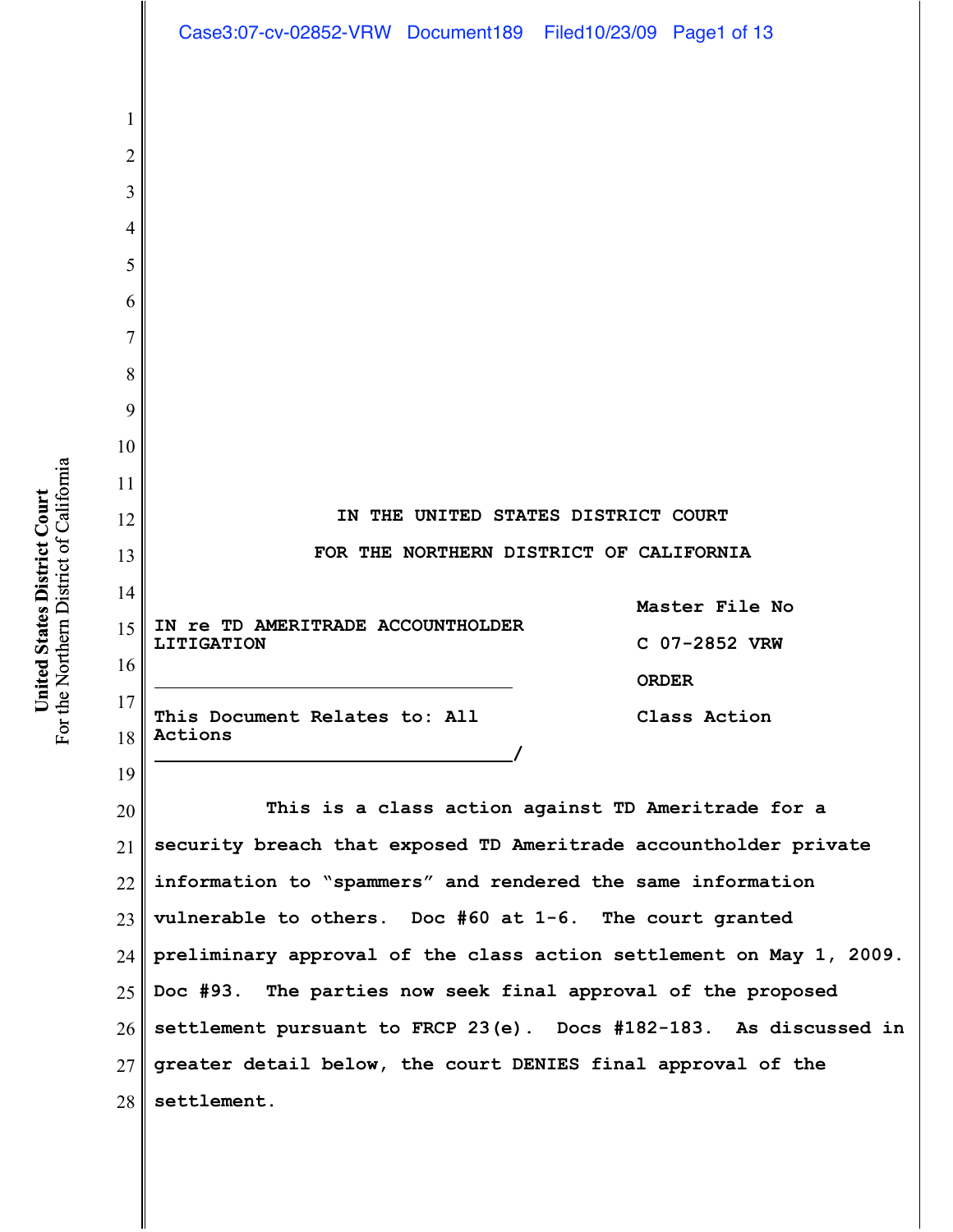**I**

2 3 4 5 6 7 8 9 10 **Plaintiffs originally moved for preliminary approval of the class action settlement on May 30, 2008. Doc #53. On June 13, 2008, the court denied approval for several reasons, including the failure of the parties to establish facts necessary for the court to evaluate the settlement and the attorney fee request (Doc #61 at 2-3) and objections voiced by Matthew Elvey, one of the class representatives. At a hearing the previous day, Elvey had expressed numerous "reservations" about the settlement. Doc #61 at 3.**

11 12 13 14 15 16 17 **On August 29, 2008, attorney Mark Chavez entered his appearance on behalf of Elvey. Doc #71. Subsequently, Elvey submitted a memorandum opposing preliminary approval of the settlement. Doc #73. Elvey argued that the proposed settlement inadequately compensated the plaintiffs for their injuries related to the security breach and mischaracterized the nature of the risks associated with the breach. Id at 6.**

18 19 20 21 22 23 24 25 **At a hearing on October 7, 2008, the court granted attorney Gregory Beck's application to represent Elvey on a pro hac vice basis (Doc #83) and asked both Chavez and Beck if they would be willing to represent the entire class in an effort to seek a more favorable settlement or to go to trial. Doc #87 at 4-5. Both attorneys declined to do so. Id. Instead, Chavez and Beck offered to assist the parties in achieving adequate notice to the class. Id at 30.**

26 27 28 **TD Ameritrade submitted the proposed settlement terms and the proposed notice to be given to the class on October 20, 2008. Doc #86. In return for the class dropping its claims against TD**

1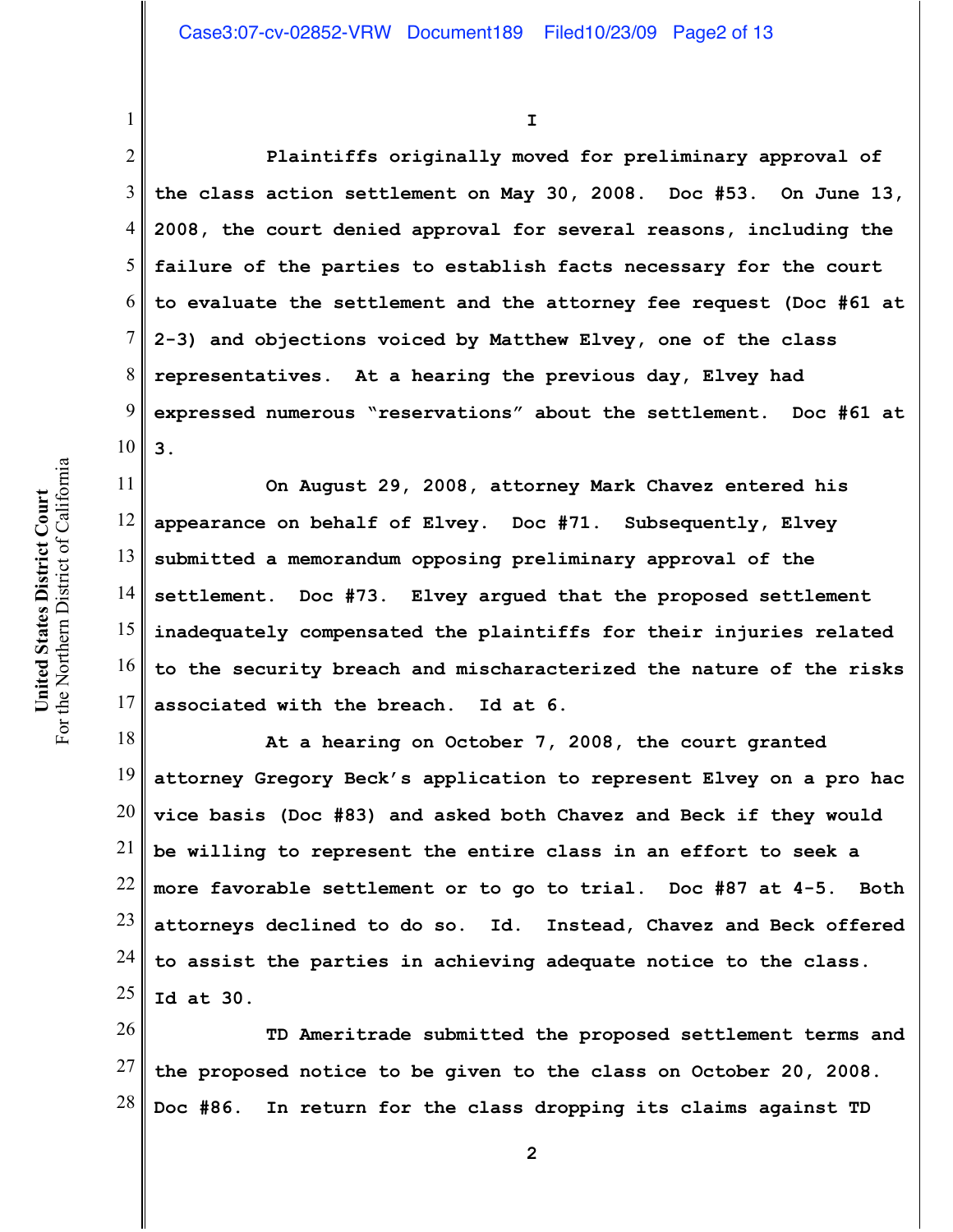# Case3:07-cv-02852-VRW Document189 Filed10/23/09 Page3 of 13

1 2 3 4 5 6 7 8 9 10 11 12 13 14 15 16 **Ameritrade, TD Ameritrade offered to (1) post a warning on its website "regarding stock spam"; (2) "continue to retain independent experts" to test TD Ameritrade's security vulnerabilities; (3) continue "account seeding" to determine whether unauthorized persons have acquired customer email addresses; (4) provide each settlement class member with a unique identifier number that can be used to obtain a one-year subscription to an anti-virus, anti-spam internet security product; (5) retain a company to perform an analysis to determine whether any incidents of organized misuse of personal information had occurred involving data in the TD Ameritrade database (four such analyses already had been performed) and to inform settlement class members whose personal information is discovered to be the subject of organized misuse; (6) donate \$55,000 to specified cyber-security projects; and (7) pay claims administration and notice expenses for the settlement. Doc #86, Exh 5 at 9-12.** 

17 18 19 20 21 22 23 24 25 26 27 28 **On November 13, 2008, the Texas Attorney General submitted objections to the proposed settlement. Doc #93, Attach 1. The Texas Attorney General noted that approximately 415,089 Texans were included in the proposed settlement class and described four objections to the proposed settlement: (1) the proposed settlement agreement offered "no meaningful relief to the class members"; (2) the award of proposed fees to class counsel was excessive; (3) the proposed settlement failed to address the harm of identity theft adequately; and (4) the proposed release was too broad. Id. The Texas Attorney General contended that the settlement was essentially worthless because the "warning" to be placed on the TD Ameritrade website would largely go unseen by**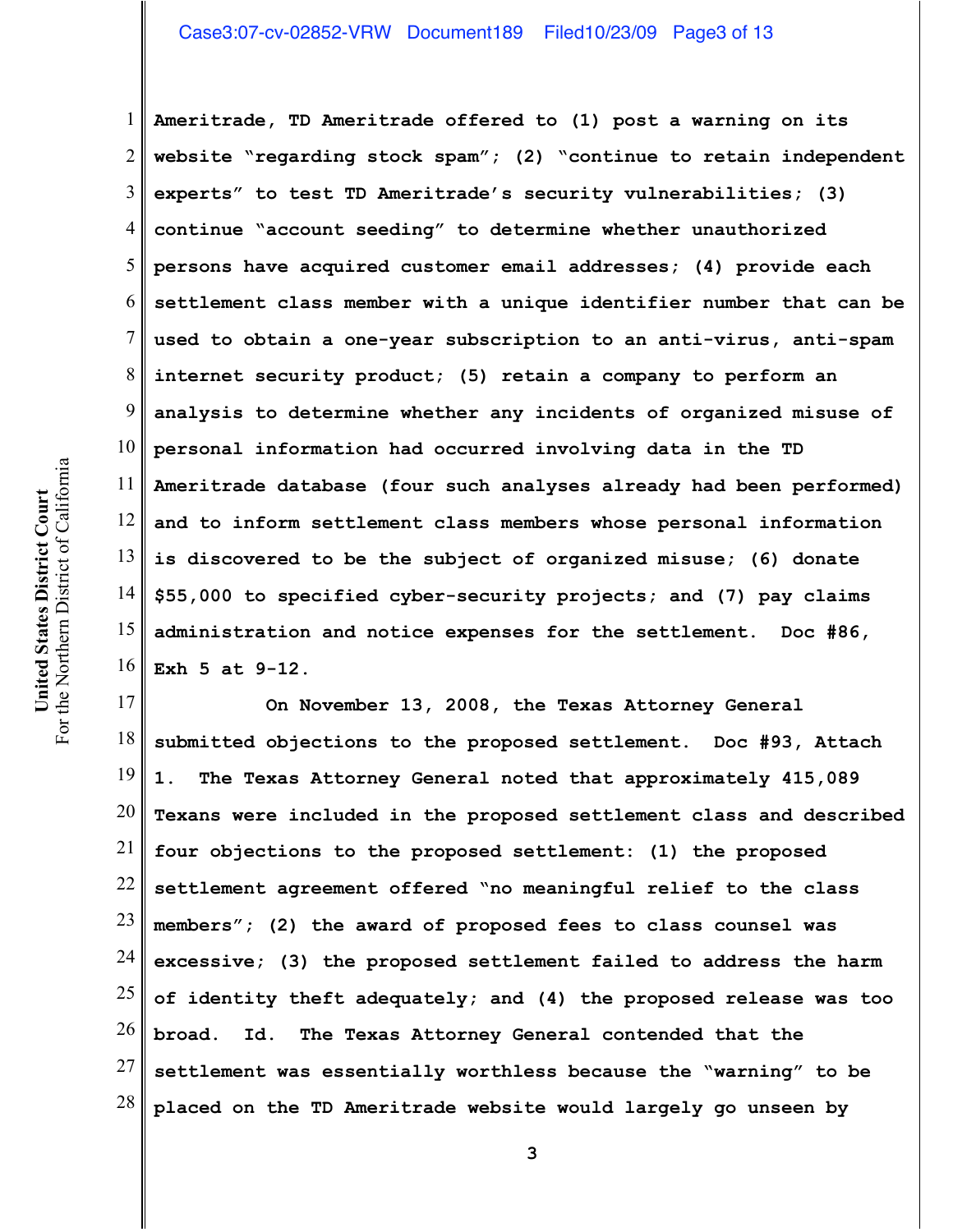# Case3:07-cv-02852-VRW Document189 Filed10/23/09 Page4 of 13

1 2 3 4 5 6 7 8 9 10 11 12 13 14 15 16 17 **consumers most vulnerable to stock spam, the security measures TD Ameritrade agreed to conduct should have been conducted by "any reputable company" anyway and the coupon for security software was of little value because similar software was largely available to most internet users for free or at low cost. Id at 2. The Texas Attorney General also noted that the class members were to receive no monetary recovery while the proposed attorney fee award for class counsel was substantial —— \$1.87 million. Id at 2. The proposed settlement agreement, according to the Texas Attorney General, did not address adequately the potential harm to class members from identity theft. Id at 3. The Texas Attorney General further argued that the settlement agreement should make clear that the individuals who engaged in the unauthorized access are not "Released Parties," and "Releasing Parties" should be amended to make clear that government entities such as the Texas Attorney General has not released any claims to relief related to this security breach. Id at 3-4.**

18 19 20 21 22 23 24 25 **On December 5, 2008, the Texas Attorney General's office informed the court that it was "engaged in a promising dialogue about its concerns with counsel for the plaintiffs and the class." Doc #88-2 at 1. According to a supplemental filing by counsel for the plaintiffs, over a period of four months the parties held a series of discussions with the Texas Attorney General's office addressing the objections to the proposed settlement outlined above. Doc #90 at 2.**

26 27 28 **Then on March 2, 2009, the Texas Attorney General notified the court that the parties proposed a list of amendments to the proposed settlement agreement and notice to address the**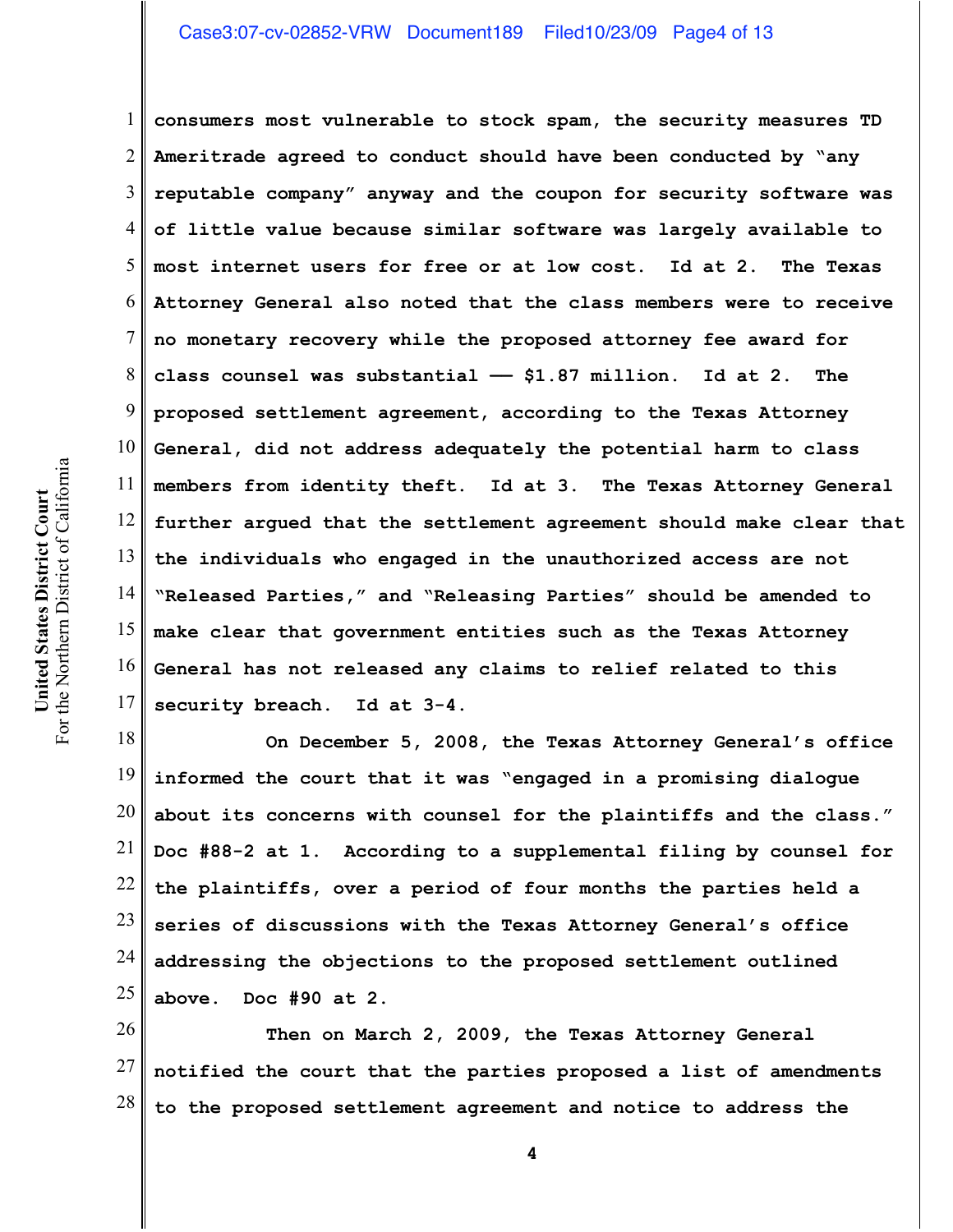1 2 **Texas Attorney General's concerns. Doc #90, Exh A at 2-3. These amendments included the following:**

**In the Settlement Agreement:**

**Broadening the carve-out for identity theft-related claims in the "Released Claims" section to ensure that Settlement Class Members are able to pursue future claims that arise due to identity theft;**

**Removing the language that purports to release claims that may be brought by a governmental entity and explicitly stating that such claims are not released;**

**Excluding persons who participated in the security breach or assisted those who did from the definition of "Released Parties" and "Third Party Beneficiaries," thereby preventing them from receiving any benefit or protection from the Settlement Agreement;**

**Ensuring that the opportunity for the Settlement Class Members to take advantage of the Trend Micro Internet Security Products granted under the Settlement Agreement is extended until January 1, 2010;**

**Including a definition of the term "organized misuse," in order to make the Settlement Agreement more understandable, on its face, to a Settlement Class Member;**

**Amending the section regarding the "Voluntary Identity Theft Benefits" that TD Ameritrade may extend to Identified Class Members to: (1) eliminate confusion between that process and claims that may be brought in court, and (2) avoid the unintended release of such claims;**

**Under the Voluntary Identity Theft Benefits program, expanding the window of time for an Identified Class Member to respond to TD Ameritrade regarding the Member's intention to seek such benefits from 30 days to 90 days;**

**Under the Voluntary Identity Theft Benefits program, clarifying that an Identified Class Member's right to file suit against TD Ameritrade for identity-theft related harm is preserved up until the point that the Identified Class Member submits a claim in a binding arbitration process; and**

**TD Ameritrade agreeing to provide all**

3

4

5

6

7

8

9

10

11

12

13

14

15

16

17

18

19

20

21

22

23

24

25

26

27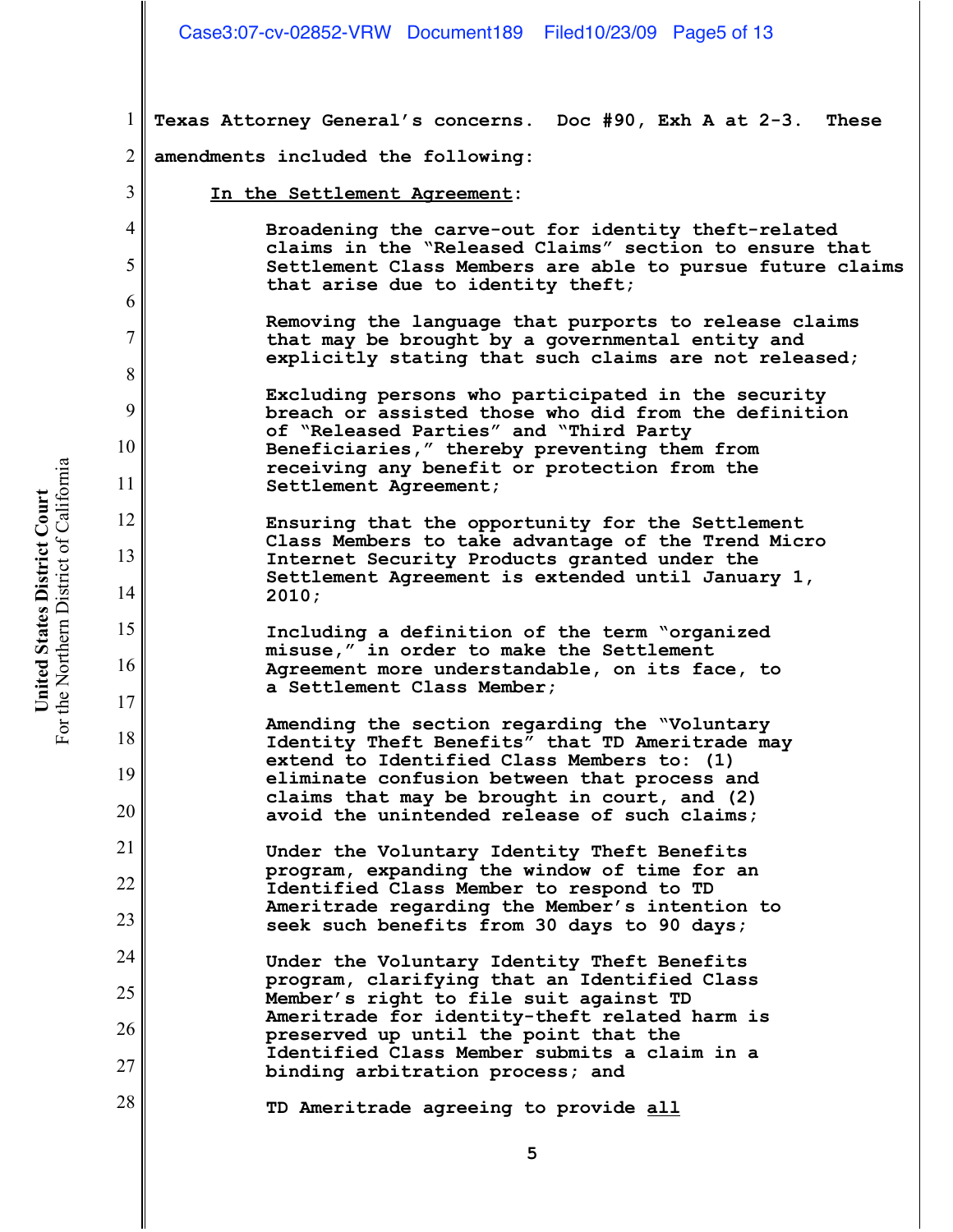**Settlement Class Members, not just Identified Class Members, with dedicated customer support for relating [sic] to the benefits provided under the Settlement Agreement and questions concerning spam and identity theft for a full twelve months.**

## **In the Notice and related correspondence:**

**Providing an explanation of the basis of the suit that includes the fact that TD Ameritrade's computer database suffered a data security breach and exposed the Class Members to the risk of identity theft (as opposed to an "unauthorized acquisition") so that Class Members have more information on which to base their decision to remain in the class, opt out, or object to the settlement.** 

10 11 12 **Doc #90, Exh A at 2-3. The Texas Attorney General's office withdrew its objections to the proposed settlement provided that the above amendments were implemented. Id at 3.**

13 14 15 16 17 18 19 20 **On March 19, 2009, the parties submitted a supplemental statement with a revised proposed settlement agreement and forms of notice. Doc #90. The revised proposed settlement agreement and forms of notice incorporated the amendments urged by the Texas Attorney General as a condition for withdrawing the objections on behalf of the state of Texas. Doc #90, Exh B-E. The court granted preliminary approval of the class action settlement on May 1, 2009. Doc #93.** 

21 22 23 24 25 26 27 28 **On August 20, 2009, the parties moved for final approval of the proposed settlement pursuant to FRCP 23(e). Docs #182-183. On August 28, 2009, class member Richard Holober, identifying himself and naming Gretchen M Nelson of the Kreindler and Kreindler firm, filed notices of availability of new class representative and substitute class counsel. Docs #184-185. A hearing addressing the proposed settlement was held on September 10, 2009, at which time Nelson addressed the court and stated her availability and**

1

2

3

4

5

6

7

8

9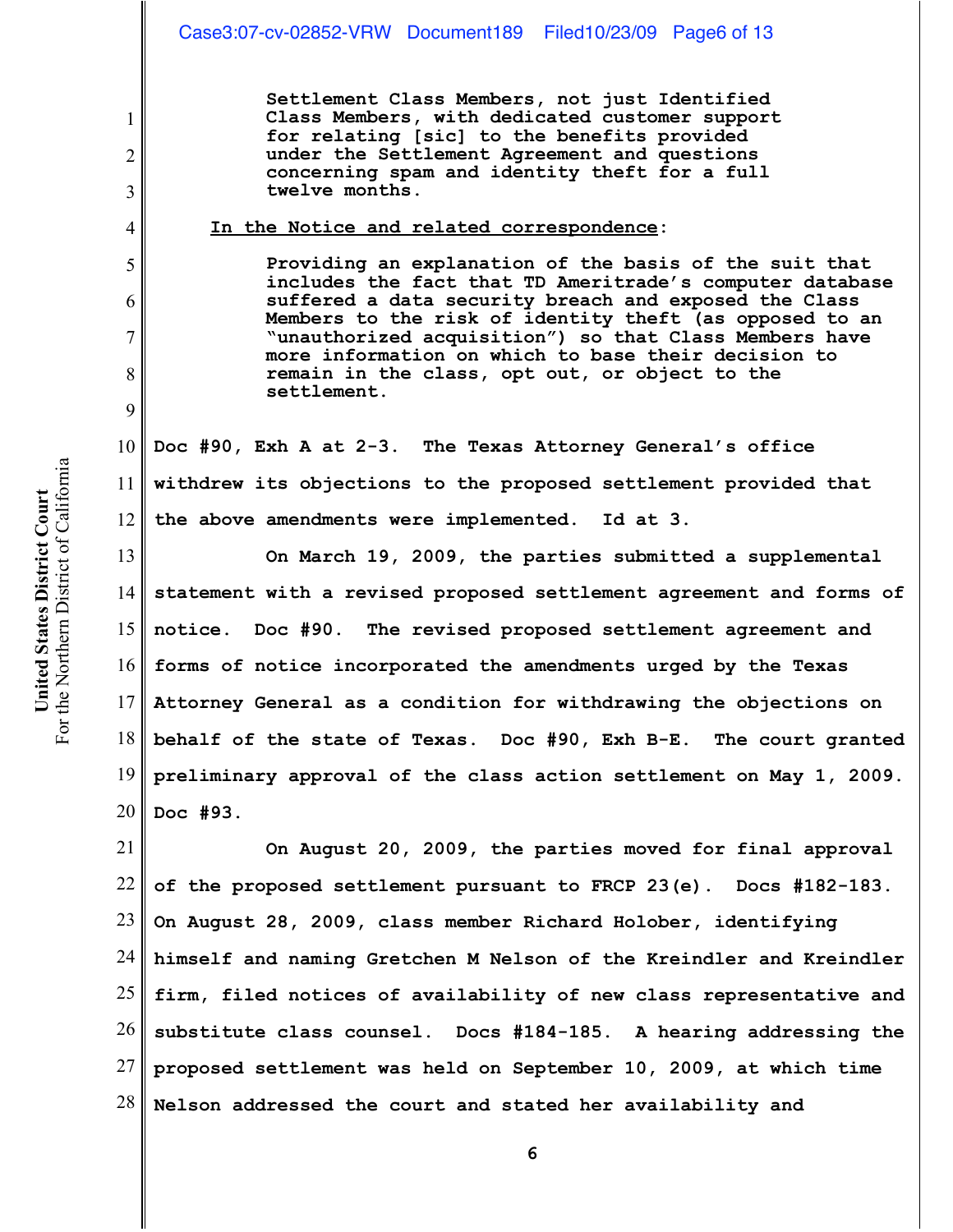**willingness to enter the case as substitute class counsel. Doc #187.**

**II**

6 7 8 9 10 11 12 13 14 15 16 **Federal Rule of Civil Procedure 23(e) requires court approval for the settlement of any class action. In order to be approved, a settlement must be "fundamentally fair, adequate and reasonable." Torrisi v Tucson Elec Power Co, 8 F3d 1370, 1375 (9th Cir 1993) (quoting Class Plaintiffs v Seattle, 955 F2d 1268, 1276 (9th Cir 1992), cert denied, 506 US 953 (1992)), cert denied, 512 US 1220 (1994). Because the purported benefits to the class remain the problematic element of the settlement, the court first will address whether in light of the objections concerning the purported benefits of the settlement, the proposed settlement agreement should be approved as fair, reasonable and adequate.**

**A**

19 20 21 22 23 24 25 26 27 28 **"Basic to [the process of deciding whether a proposed settlement is fair, reasonable and adequate] \* \* \* is the need to compare the terms of the compromise with the likely rewards of litigation." Protective Committee for Independent Stockholders of TMT Trailer Ferry Inc v Anderson, 390 US 414, 424-25 (1968). Class counsel contend that as a result of the novelty of plaintiffs' claims, the likely rewards of litigation in this case appear modest. Doc #183 at 12 ("Class Counsel are confident in the strength of Plaintiffs' claims; however, they are also cognizant of the legal uncertainty in this litigation."). But, even when**

**7**

1

2

3

4

5

17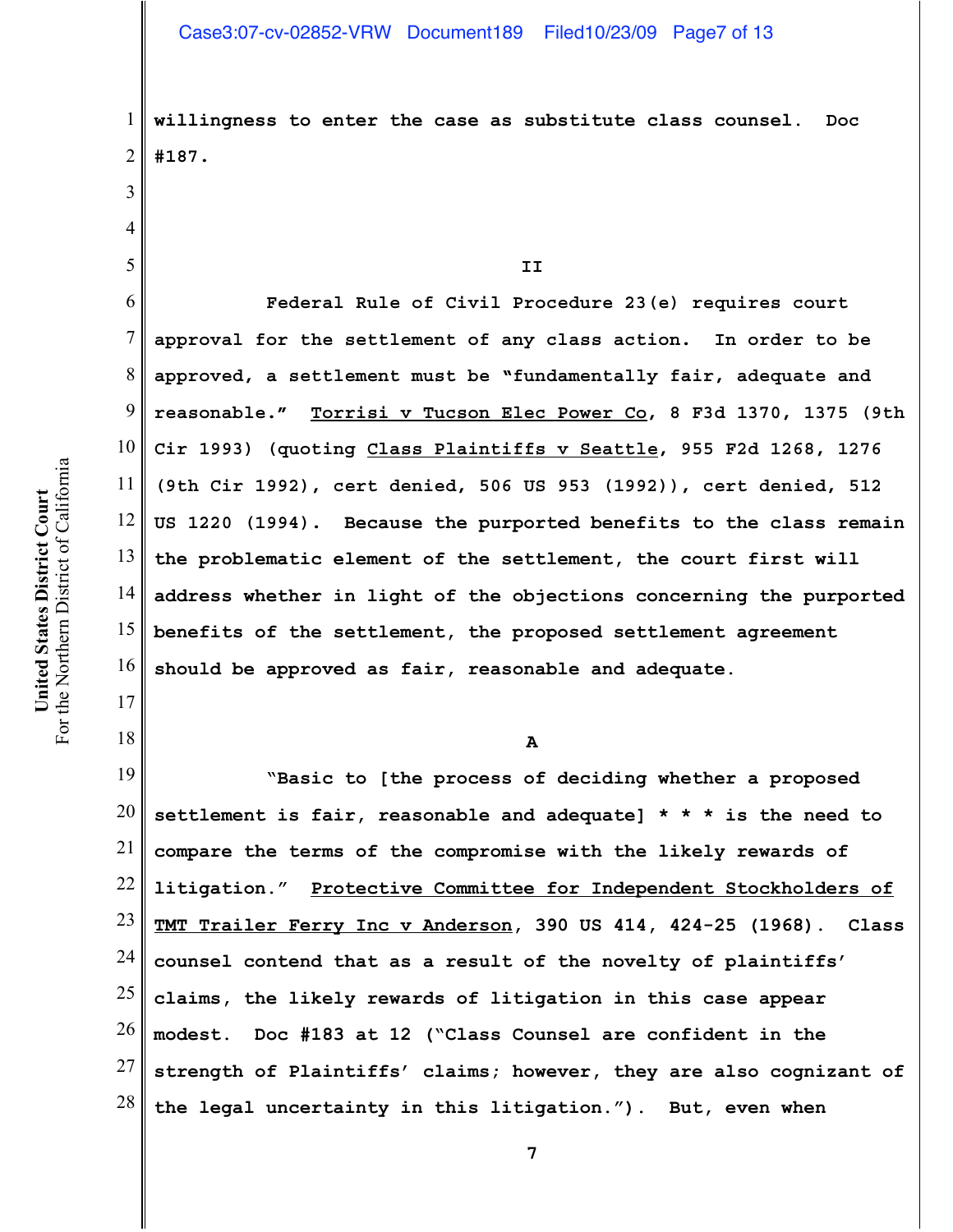# Case3:07-cv-02852-VRW Document189 Filed10/23/09 Page8 of 13

1 2 3 **considering the relative uncertainty of plaintiffs' claims, it appears that the proposed settlement seeks to confer no discernible benefit upon the class.**

4 5 6 7 8 9 10 11 12 13 **Under the proposed settlement, TD Ameritrade agrees to: (1) retain an independent expert who will conduct penetration tests to determine whether TD Ameritrade's information security system has any vulnerabilities; (2) retain ID Analytics to conduct an additional analysis to determine whether the data breach may have resulted in identity theft for any members of the settlement class; and (3) provide each class member with a unique identifier number that may be used to obtain a one-year subscription or a one-year renewal for an anti-virus, anti-spam internet security product. Docs #90-92; 182.** 

14 15 16 17 18 19 20 **Of these purported benefits, the first and second seem to benefit the company more than the class. The court's concern is echoed by Elvey, who objects that "[t]he settlement does not require Ameritrade to adopt any new [permanent] security measures to remedy the problems giving rise to the lawsuit, or even to reveal what those security problems were and how it has fixed them." Doc #72 at 13.** 

21 22 23 24 25 26 27 28 **Concerning the first purported benefit, the parties assert that the class is benefitted by penetration tests performed to determine whether TD Ameritrade's information security system has any vulnerabilities. TD Ameritrade contends that this test will give class members "another objectI've basis to have confidence that TD Ameritrade's information security system is sound," (Doc #182 at 13), while class counsel argues that "[p]enetration testing is a reliable method to detect security**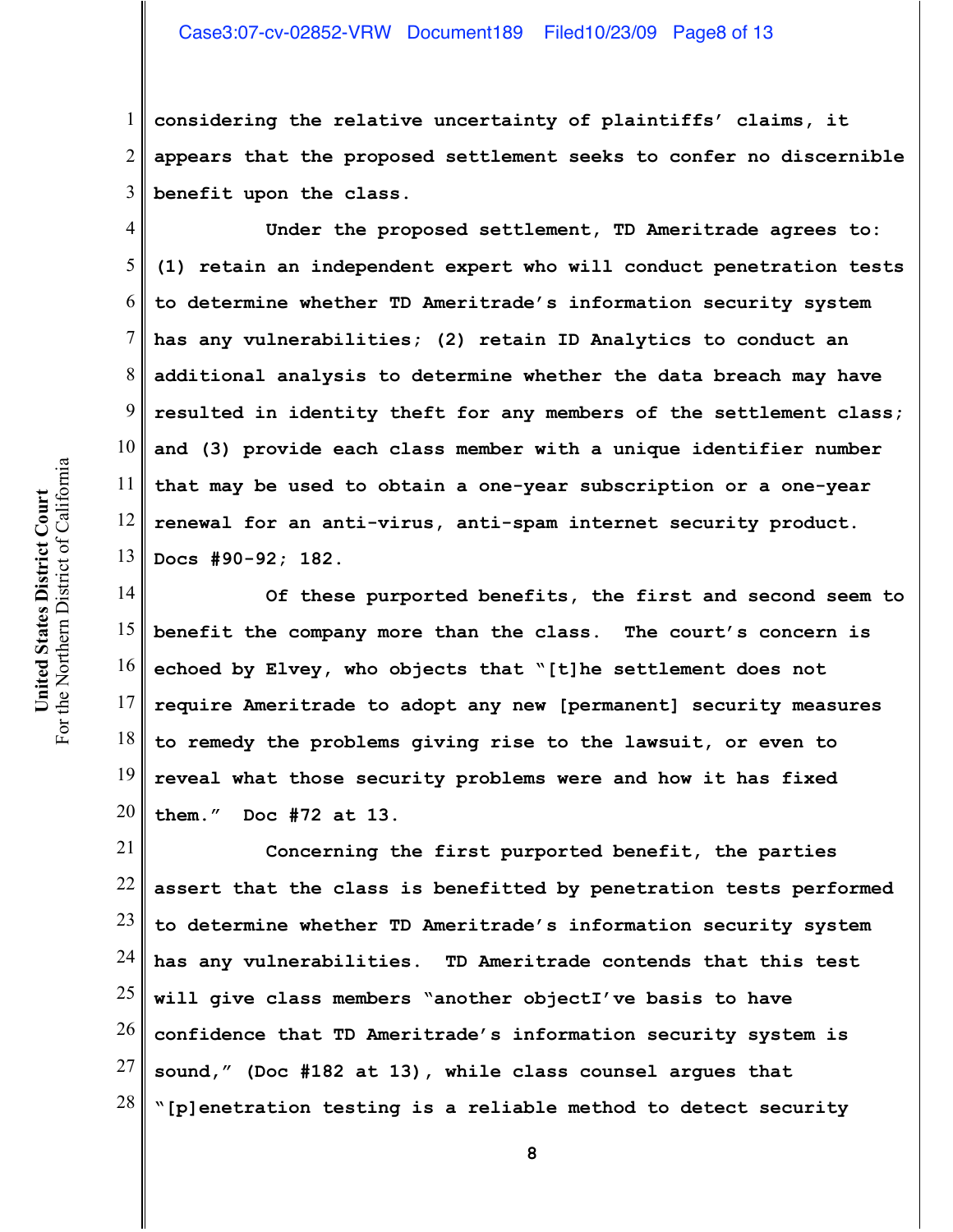1 2 3 **weaknesses that would allow an outside hacker to penetrate databases such as the one at issue in this litigation." Doc #183 at 22.** 

4 6 **Regarding the second purported benefit, the parties state that the tests performed by ID Analytics would make class members aware if they were victims of identity theft (Doc #182 at 13), at which time victims would have access to dedicated customer support "trained to help remediate any harm from identity theft" (Doc #183 at 22).** 

10 11 12 13 14 15 16 17 18 19 20 21 22 23 **To quote the Texas Attorney General's former objection, these measures should be conducted by "any reputable company" anyway. Doc #93, attach 1. While it is obvious that, as a large company that deals in sensitive personal information, penetration and data breach tests should be routine practices of TD Ameritrade's department that handles information security, it is not clear that such tests benefit the class. Even if, in the words of the company, the tests will give class members "another objective basis to have confidence that TD Ameritrade's information security system is sound," confidence in this instance does not provide any real value to the class. In short, these two — very temporary — fixes do not convince the court that the company has corrected or will address the security of client data in any serious way, let alone provide discernable benefits for the class.** 

24 25 26 27 28 **The third purported benefit, a one-year subscription or extension of anti-spam software, also confers little to no benefit upon the class. On this point, the Texas Attorney General initially argued that this software is of little value because similar software is available to most internet users for free or**

5

7

8

9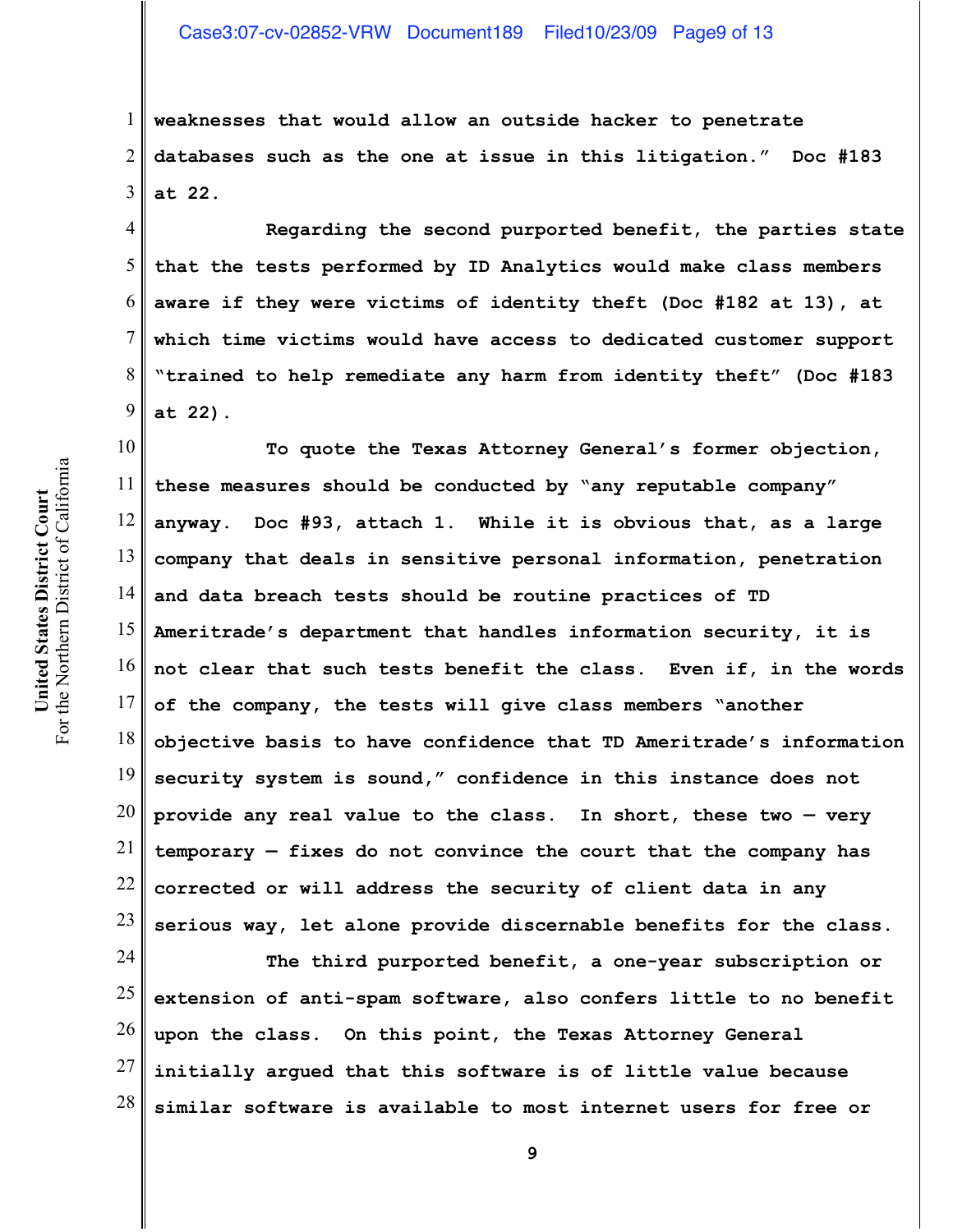1 2 **very little cost. Doc #93, attach 1. Elvey builds upon this argument in his objection:**

> **Although spam is only one aspect of this case, it is the target of the only relief of any possible value: a oneyear subscription to Trend Micro Internet Security Pro anti-spam software. The provision of this software does not render the settlement fair. The Court has a responsibility "to ensure that the settlement provides real value" by offering the relief that the class will actually use. \* \* \* Here, the settlement would leave many class members who already have anti-spam software or who use popular online email clients like Gmail, Yahoo!, and Hotmail that are free of charge and have anti-spam capabilities built in [with no discernable benefit]. Moreover, many class members will have already changed their email addresses, either because they have been deluged with spam related to the data breach or for some other reason [such as change of employment].**

12 13 14 15 16 17 18 19 20 21 22 23 24 25 26 27 28 **Doc #72 at 19 (citations omitted). Elvey's objection correctly states that three broad groups of class members will receive no benefit from the software: Group one is comprised of those individuals who own anti-spam software. A one-year subscription for another anti-spam package would confer no real benefit to such class members, nor would a one-year "extension" in a situation in which a class member owned a similar software package of extended length. Group two is composed of class members who utilize antispam email services such as Gmail, Yahoo! or Hotmail. As a part of these services, spam messages are directed to a separate "spam" folder without the assistance of individually-acquired software. Group three is made up of those class members who, for one reason or another, changed email addresses. For these members, the software may not be valueless on paper, but they will no longer be able to use the software for its intended purpose: to block the fraudulent spam caused by Ameritrade's alleged data breach. TD Ameritrade summarily dismisses Elvey's objection,**

3

4

5

6

7

8

9

10

11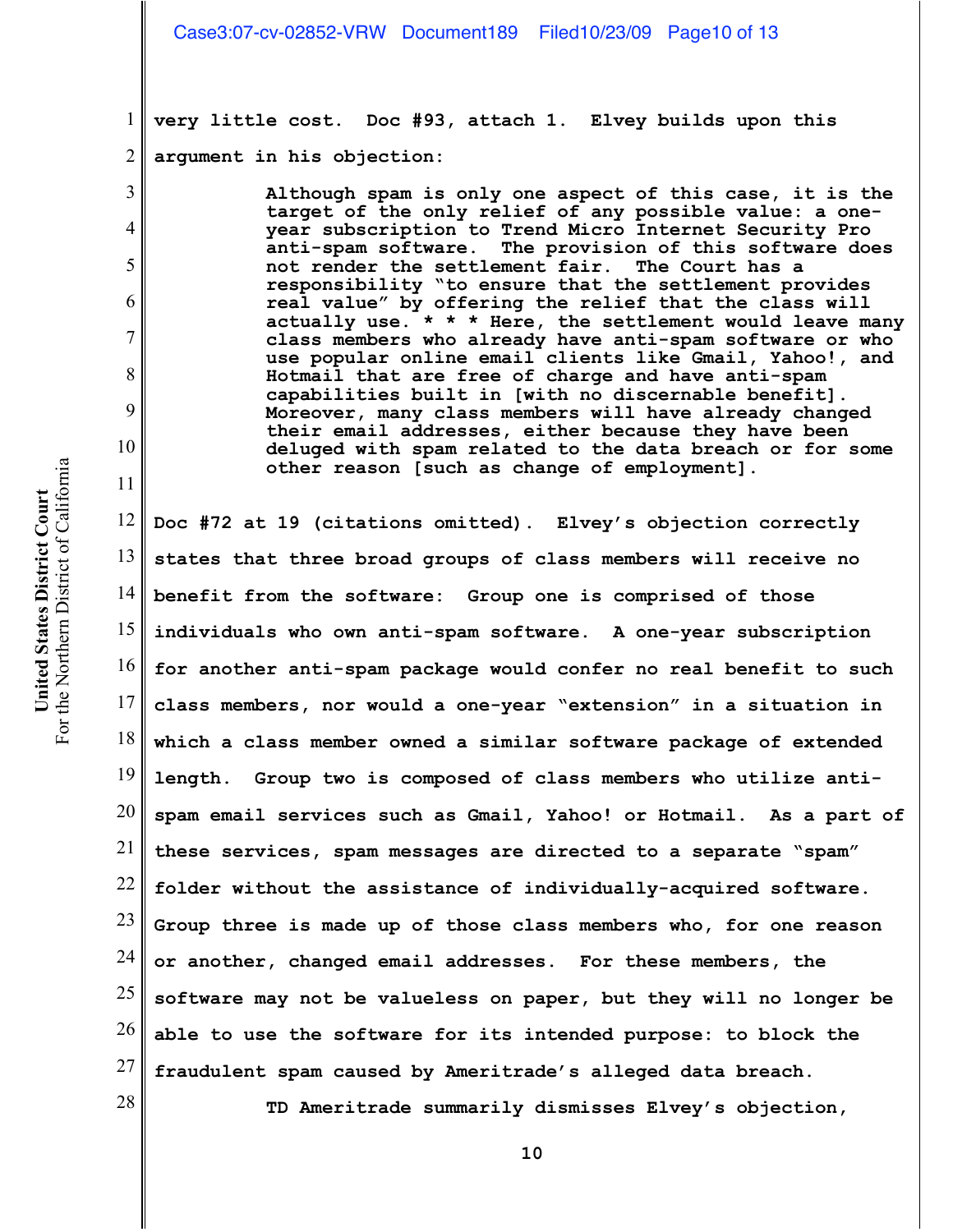# Case3:07-cv-02852-VRW Document189 Filed10/23/09 Page11 of 13

1 2 3 4 5 6 7 8 9 10 11 12 13 14 **arguing that since Elvey could not achieve his ultimate objective of receiving a large cash payment for the class if he continued to litigate, his objection is groundless. Doc #182 at 17. Meanwhile, class counsel attempts to put a numerical figure on the cost of the software to TD Ameritrade. Doc #183 at 14. But as class counsel acknowledges the standard is not how much money a company spends on purported benefits, but the value of those benefits to the class. Id (citing O'Keefe v Mercedes-Benz United States, LLC, 214 FRD 266, 304 (MD Pa 2003) (settlements should be valued according to their "benefit to the class and not the cost to defendant"). See also FRCP 23(h), 2003 Advisory Committee Notes ("Settlements involving nonmonetary provisions for class members also deserve careful scrutiny to ensure that these provisions have actual value to the class.").** 

15 16 17 18 19 20 21 22 **Furthermore, despite the parties' best efforts, the fact that the Texas Attorney General was involved in the process of reaching the proposed settlement does not convince the court that the proposed settlement is fair, reasonable and adequate. While the Texas Attorney General's office brought a well-needed adversarial component to these proceedings, its efforts largely resulted in changes to the nature and scope of the notice, rather than altering the purported benefits to the class.** 

23 24 25 26 27 28 **In deciding to participate in these proceedings, the Texas Attorney General's office cited its concern that "no meaningful relief [was to be provided] to the class members." Doc #93, attach 1. The court shares this concern. From the perspective of the class, the worst-case scenario may be realized if following this denial of final settlement approval the case were**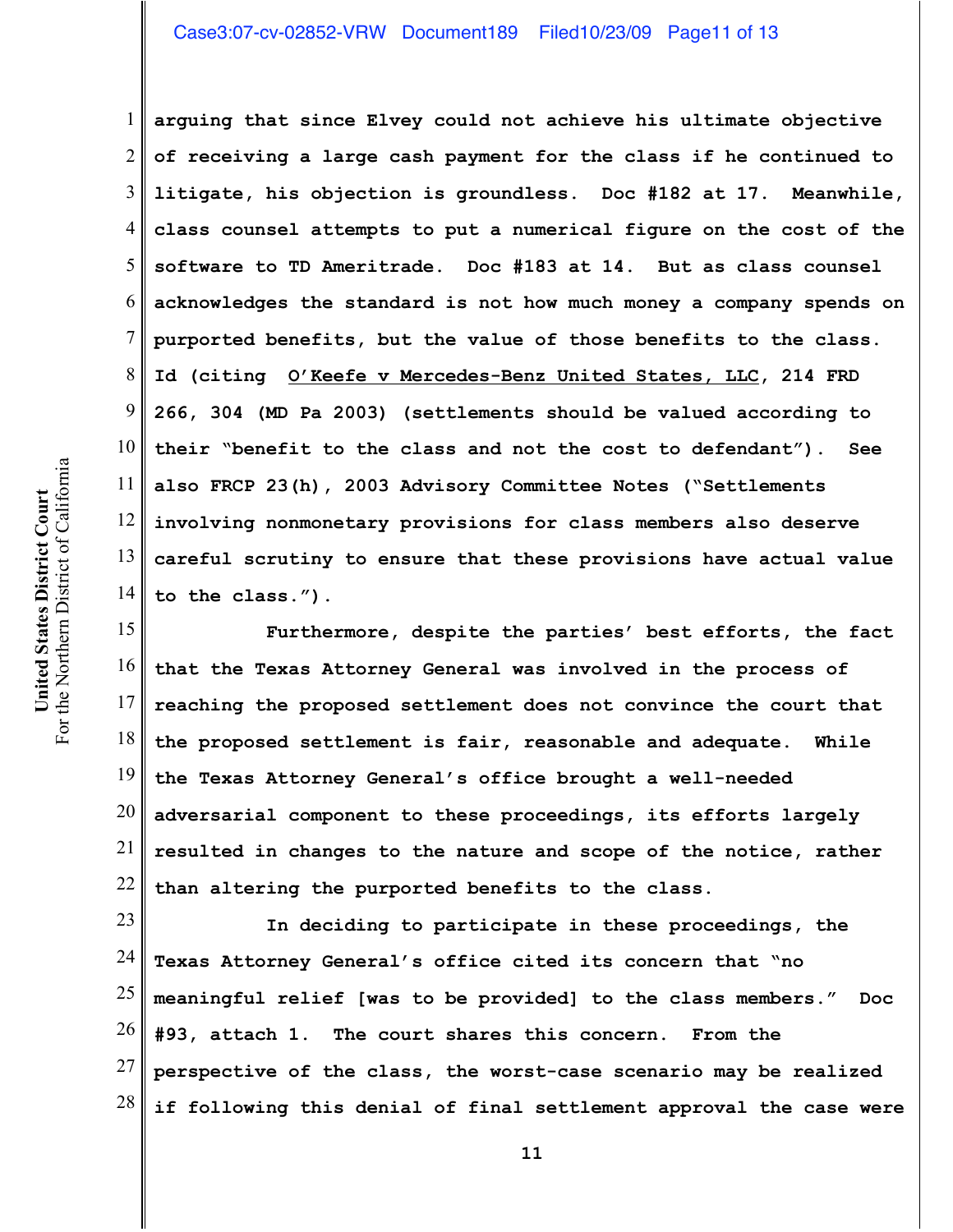1 2 3 4 5 **to fail on dispositive motion. But in that event, class would end up essentially in the same situation it would be if final settlement approval were approved: with nothing. Because the purported benefits to the class do not warrant settlement approval, the court DENIES final approval of the proposed settlement.**

**III**

8 9 10 11 12 13 14 15 16 17 **Denial of final approval of the proposed settlement presents an unusual situation. The May 1, 2009 order of preliminary approval granted "provisional certification of the settlement class" and confirmed Kamber Edelson LLC, Parisi & Havens LLP, Scott A Kamber and Ethan Mark Preston ("Kamber et al") as lead counsel. Doc #93 at 10. As the certification was provisional and preliminary to final approval, denial of final approval abrogates provisional class certification and the interim appointment of Kamber et al as class counsel. Hence, no class has been certified and no appointment of class counsel has been made under FRCP 23(g).**

18 19 20 21 22 23 24 25 26 27 28 **On August 28, 2009, class member Holober suggested Gretchen M Nelson of the Kreindler and Kreindler firm to the court as substitute class counsel. Docs #184-185. The "selection and activity of class counsel are often critically important to the successful handling of a class action." FRCP 23(g), 2003 Advisory Committee Notes. The court has considered Nelson's experience in handling class actions and other complex litigation, her work in investigating potential claims in the action, her knowledge of the applicable law and the resources she will commit to representing the class. FRCP 23(g)(1)(C). Having considered these factors, it appears that Nelson is fully capable of fairly and adequately**

6

7